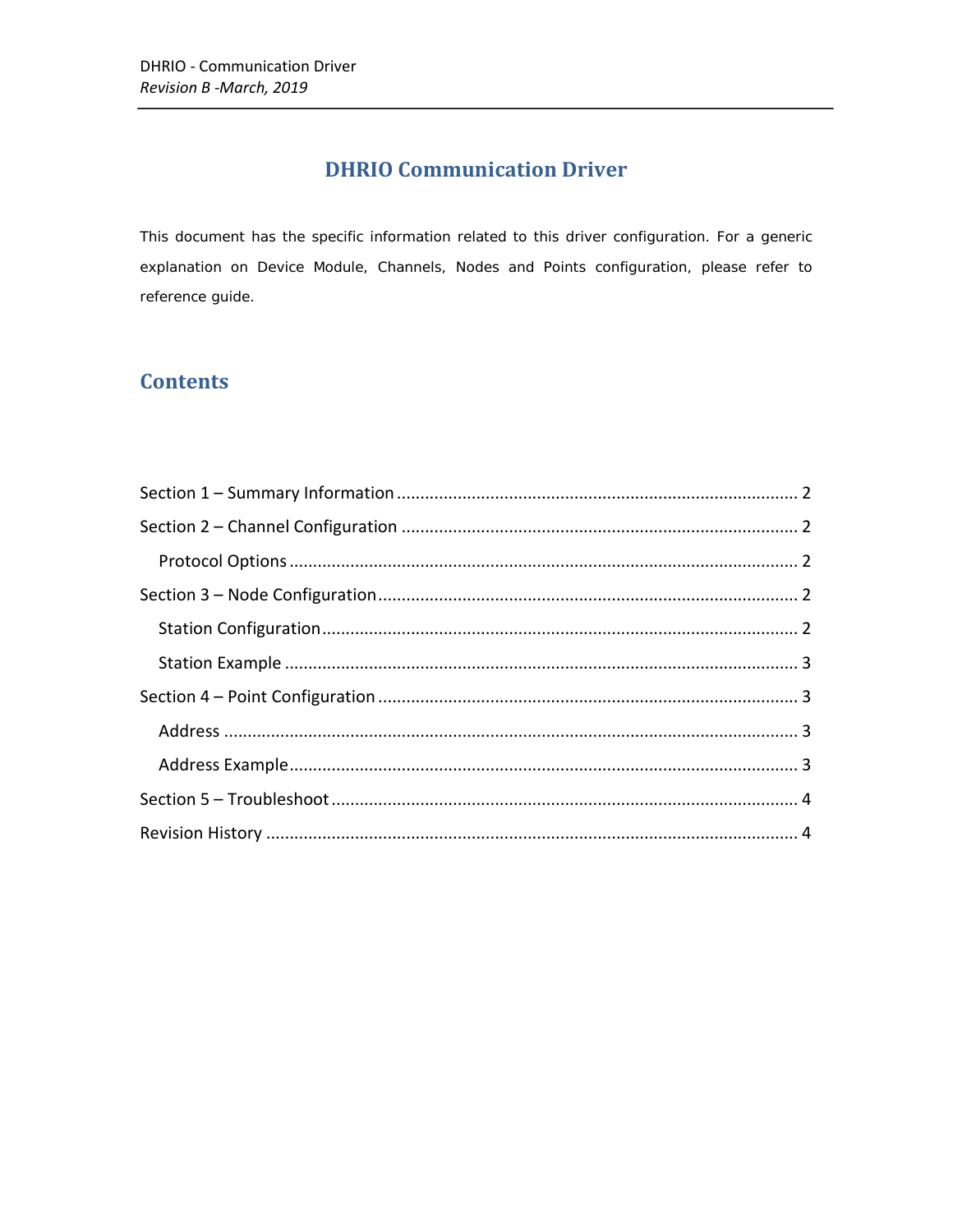## <span id="page-1-0"></span>**Section 1 – Summary Information**

**Communication Driver Name**: DHRIO

**Implementation DLL**: T.ProtocolDriver.DHRIO.dll

**Protocol**: DH+ network

**Interface**: TCPIP

**PLC types supported:** PLC5 or SLC500 devices using 1756-DHRIO (ControlLogix DHRIO Communication Module) in ControlLogix PLC.

**Manufacturer:** Rockwell

<span id="page-1-1"></span>**PC Hardware requirements**: Ethernet board

## **Section 2 – Channel Configuration**

#### <span id="page-1-2"></span>**Protocol Options**

 **Model:** Select the PLC Model, 5 or 500.

### <span id="page-1-3"></span>**Section 3 – Node Configuration**

#### <span id="page-1-4"></span>**Station Configuration**

Station syntax: <IP > ; <Port > ;<BackPlane>;<DHRIO Slot>;<DHRIO Channel>;<DH+ Node>

Where :

<**IP**> = IP address of the ControlLogix device in the network.

- < **Port** > = TCP port where the ControlLogix device is listening (default is 44818).
- < **BackPlane** > = Used BackPlane in the device.
- < **DHRIO Slot** > = Used slot for the 1756-DHRIO module in ControlLogix.
- < **DHRIO Channel** > = Used channel for the 1756-DHRIO module in ControlLogix.
- < **DH+ Node** > = Used node in the DH+ network.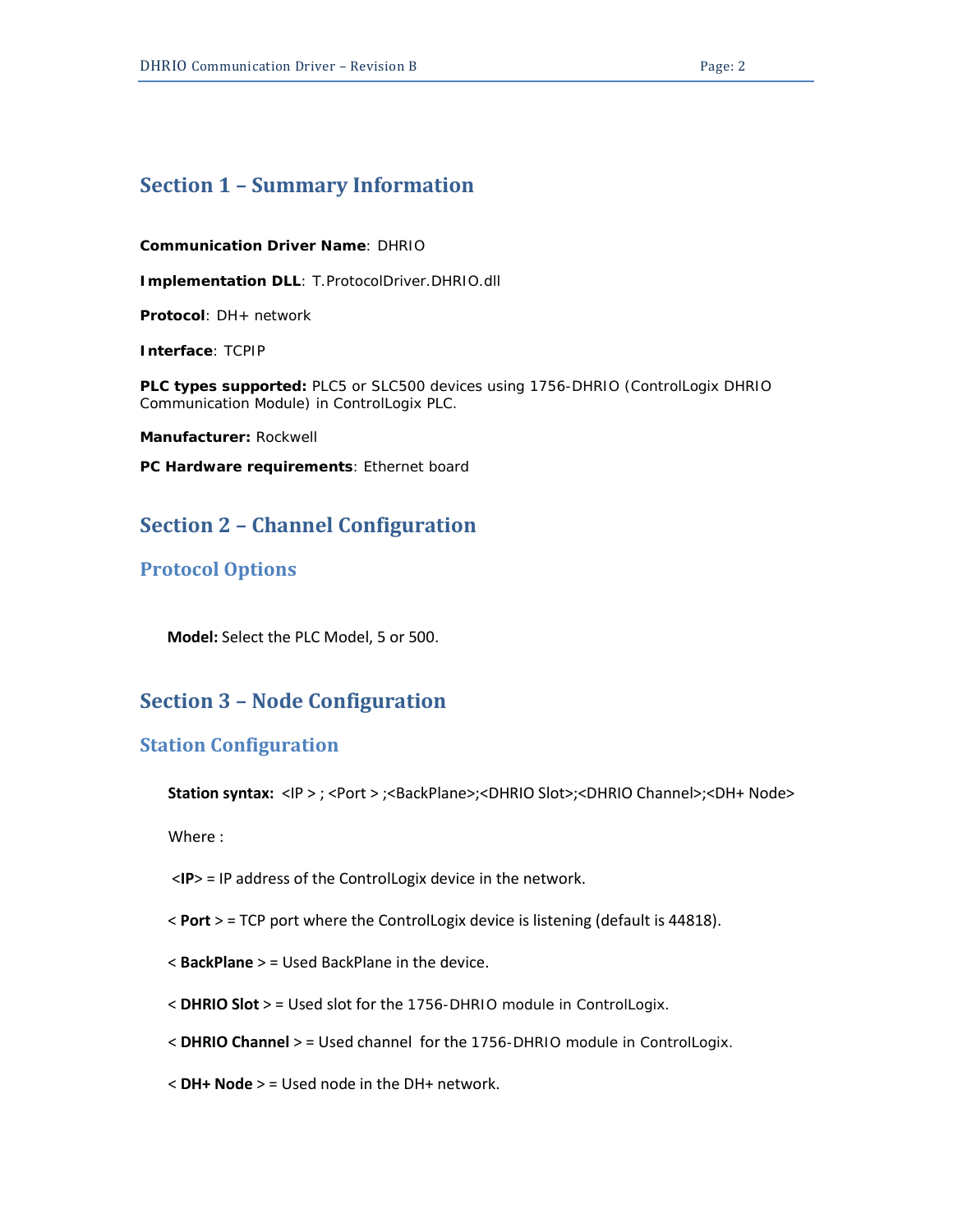## <span id="page-2-0"></span>**Station Example**

PrimaryStation = 192.168.1.101 ; 44818 ; 1 ; 2 ; A ; 0

# <span id="page-2-1"></span>**Section 4 – Point Configuration**

### <span id="page-2-2"></span>**Address**

The syntax for the AB Ethernet communication points are:

### • *<FileType><FileNumber>:<Address>[Parameter]*

#### *FileType***:** the valid values are:

|   | <b>File</b>              | Read         | <b>Write</b> | <b>Bit</b><br>Read | <b>Bit</b><br><b>Write</b> | Data Type   | <b>Address size</b> |
|---|--------------------------|--------------|--------------|--------------------|----------------------------|-------------|---------------------|
| N | Integer                  | $\checkmark$ | ✓            | ✓                  | ✓                          | Word        | 2 bytes             |
| B | Binary                   | $\checkmark$ | ✓            | ✓                  | ✓                          | Word        | 2 bytes             |
| F | <b>FloatPoint</b>        | $\checkmark$ | ✓            | ✓                  | ✓                          | Single      | 4 bytes             |
| 0 | OutputLogical            | $\checkmark$ | ✓            | ✓                  | ✓                          | Word        | 2 bytes             |
|   | InputLogical             | $\checkmark$ |              | ✓                  |                            | Word        | 2 bytes             |
| S | Status                   | ✓            | ✓            | ✓                  |                            | Word        | 2 bytes             |
| T | Timer (Model 500 only)   | ✓            | ✓            |                    |                            | Word or Bit | 2 bytes or 1bit     |
| R | Control (Model 500 only) | $\checkmark$ | ✓            |                    |                            | Word or Bit | 2 bytes or 1bit     |
| C | Counter (Model 500 only) | ✓            | ✓            |                    |                            | Word or Bit | 2 bytes or 1 bit    |

*FileNumber***:** File number related to the FileType.

*Address***:** element address in configured File.

*Parameter***:** Aditional parameter for Timer, Control and Counter.

Ex.: .Len, .Pre, .ACC, .EN, .TT, .DN, etc

<span id="page-2-3"></span>**Address Example**

Address =  $N7:10$